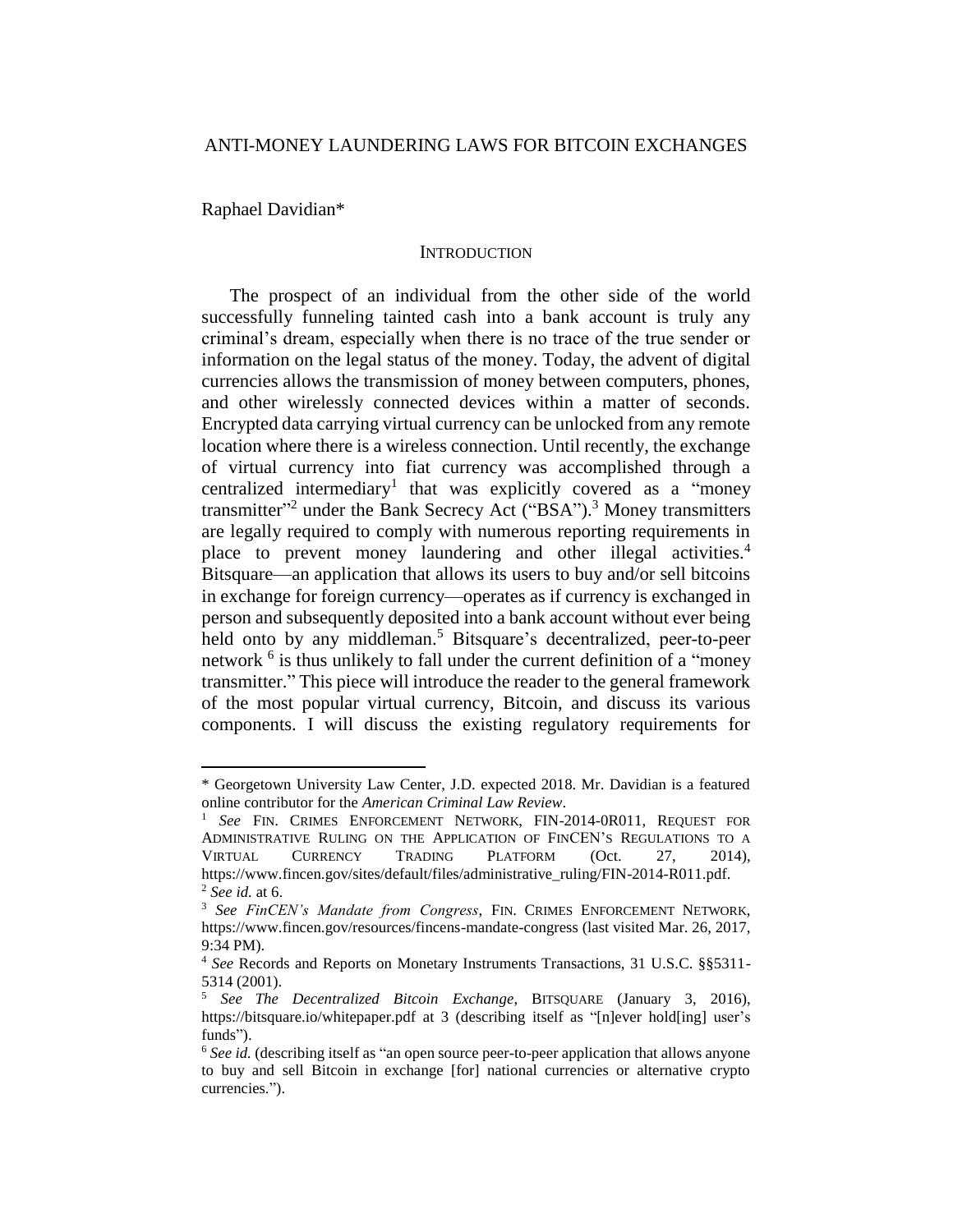conventional currency exchanges under the BSA and the Anti-Money Laundering statute ("AML") and examine how Bitsquare's exchange platform may potentially facilitate the circumvention of current requirements and curtail their preventive effect.

# <span id="page-1-0"></span>I. BASIC OPERATING FRAMEWORK OF BITCOIN

In simple terms, bitcoins can be compared to a form of online cash.<sup>7</sup> Bitcoins are stored and recorded within a decentralized, pseudonymous, peer-to-peer virtual network.<sup>8</sup> Users of the bitcoin network can sign up for an anonymous wallet from a third-party software developer.<sup>9</sup> The wallet operates as one lock with two different keys on each end—a private key gives access to the wallet while the public key is displayed when a transaction is completed.<sup>10</sup> The individual uses the private key to confirm the transaction, which essentially operates as a password to the wallet.<sup>11</sup> The public key is then displayed on bitcoin's block chain ledger once a transaction is verified. The transaction is verified by "miners"—network users who receive newly created bitcoins in exchange for using their computing power to integrate transactions onto the ledger—and subsequently encoded as a block chain onto the end of all of the previously completed blocks.<sup>12</sup> While users' identities are unknown, the ledger includes the public keys, the time, and the amount of every transaction ever made.<sup>13</sup> Theoretically, if wallets were required to collect the identity of each user (contrary to wallets' actual objective), every transaction could be traced back to the individual by way of the public key that was previously recorded on the bitcoin ledger.

### II. CURRENT REGULATIONS

In 1970, Congress delegated to the Financial Crimes and Enforcement Network ("FinCEN") the authority to implement, administer, and enforce the Bank Secrecy Act ("BSA").<sup>14</sup> The BSA's purpose is to detect and prevent money laundering by requiring certain institutions to report

<sup>7</sup> *See* DIANA MERGENOVA ET AL., Investigation of Money Laundering Methods Through Cryptocurrency, 83 J. THEORETICAL & APPLIED INFORMATION TECH. 2, 244, 245 (2016), http://www.jatit.org/volumes/Vol83No2/11Vol83No2.pdf.

<sup>8</sup> *See* JERRY BRITO & ANDREA CASTILLO, Bitcoin: A Primer for Policymakers 3 (2013).

<sup>9</sup> *See*, *e.g.*, *Anonymize Bitcoin*, BITLAUNDER, (2013), https://bitlaunder.com/ (promising to "anonymize[] Bitcoins, mask[] their origins and obscur[e] their history").

<sup>10</sup> *See* JERRY BRITO & ANDREA CASTILLO, Bitcoin: A Primer for Policymakers 5 (2013). <sup>11</sup> *See id.*

<sup>12</sup> *See id.*

<sup>13</sup> *See id.* at 8.

<sup>&</sup>lt;sup>14</sup> See FINCEN, *supra* note 3 (establishing "[t]he Currency and Foreign Transactions Reporting Act of 1970," which is also known as the Bank Secrecy Act or BSA).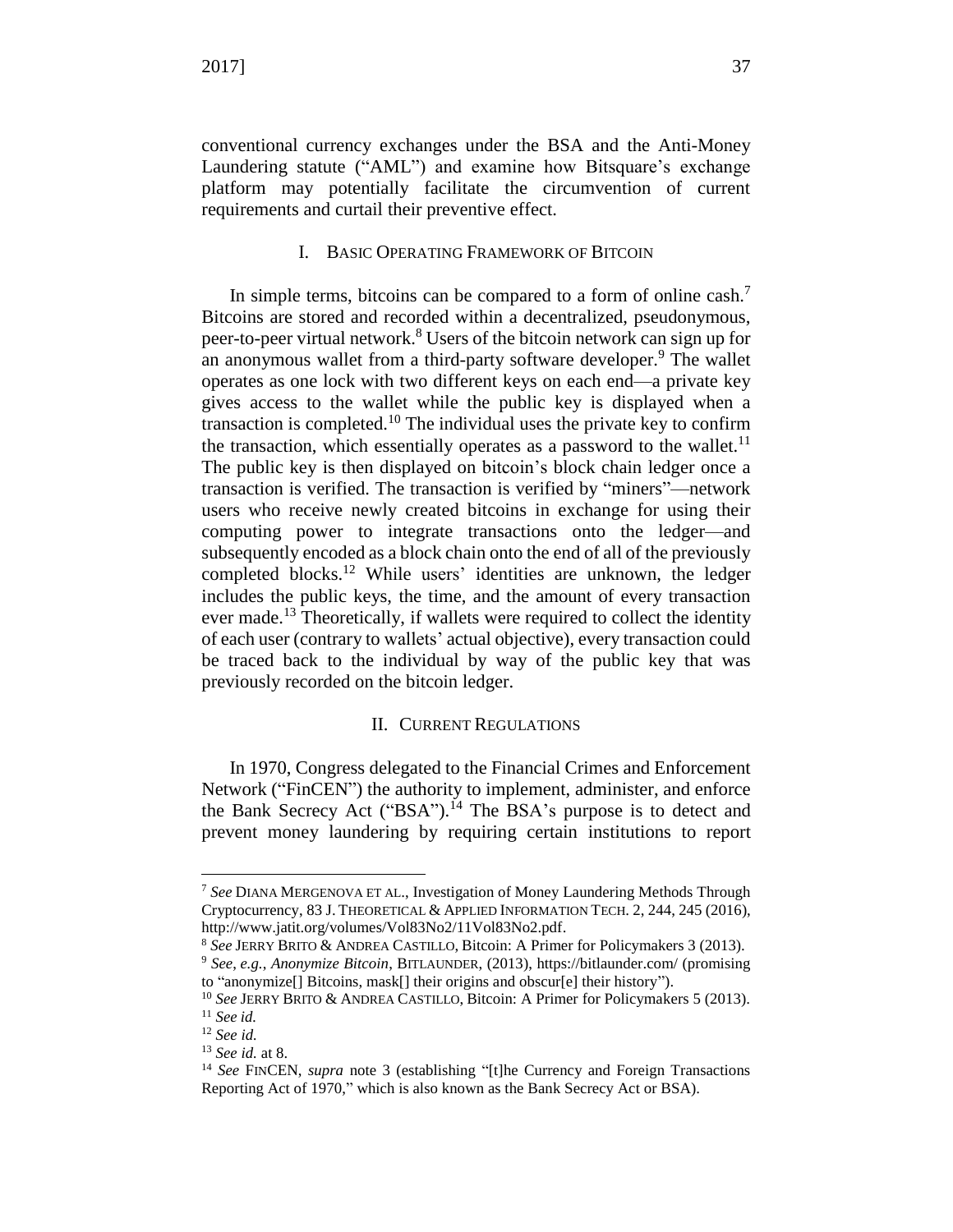suspicious transactions.<sup>15</sup> Specifically, the BSA requires financial institutions and other money-service businesses ("MSB") to report cash transactions exceeding the daily aggregate amount of  $$10,000$ .<sup>16</sup> Money service businesses include: (1) dealers in foreign exchange, (2) check cashers, (3) issuers or sellers of traveler's checks or money orders, (4) providers of prepaid access, (5) money transmitters, (6) the U.S. Postal Service, and  $(7)$  sellers of prepaid access.<sup>17</sup> Of particular importance is the 2001 amendment that broadened the definition of a "money transmitter" to include any person who, as a business, facilitates an exchange of currency.<sup>18</sup> However, the amendment did not mention informal money transfers, nor did it define what would qualify as operating "as a business." It is unclear whether some infrequent and informal exchanges of currency would be covered under the existing definition of money transmitter.

During the height of the online black market Silk Road—which facilitated the anonymous sale of illicit substances and materials in exchange for bitcoins<sup>19</sup>—FinCEN issued interpretive guidance on the application of the BSA on virtual currencies.<sup>20</sup> Importantly, the guidance categorizes individuals within the bitcoin community as either "users" or "exchangers,"<sup>21</sup> and it explicitly exempts users from MSB reporting requirements because their activity does not fit within the definition of a "money transmission service."<sup>22</sup> The working definition of a "money transmission service" requires that the service accept virtual currency or another form of value from one person and transmit value to another location or person.<sup>23</sup> A "user" is someone who obtains virtual currency to

<sup>15</sup> *See id.* (requiring "U.S. financial institutions to assist U.S. government agencies to detect and prevent money laundering," especially "cash transactions exceeding \$10,000").

<sup>16</sup> *See id.*

<sup>17</sup> 31 C.F.R. § 1010.100(ff) (2012) (defining "money services business").

<sup>18</sup> *See* Uniting and Strengthening America by Providing Appropriate Tools Required to Intercept and Obstruct Terrorism (USA PATRIOT ACT) Act of 2001, Pub. L. No. 107- 56, 115 Stat. 272, 328 §359(a) (including as money transmitters "any person who engages as a business in an informal money transfer system or any network of people who engage as a business in facilitating the transfer of money domestically or internationally outside of the conventional financial institutions system").

<sup>19</sup> *See* MERGENOVA ET AL., *supra* note [7,](#page-1-0) at 247–48 (describing the website as anonymous due to its operating on the hidden TOR network and selling drugs and weapons.).

<sup>20</sup> *See* FINCEN, FIN-2013-G001, APPLICATION OF FINCEN'S REGULATIONS TO PERSONS ADMINISTERING, EXCHANGING, OR USING VIRTUAL CURRENCIES (March 18, 2013), https://www.fincen.gov/sites/default/files/shared/FIN-2013-G001.pdf.

<sup>21</sup> *See id.* at 2 ("This guidance refers to the participants in generic virtual currency arrangements, using the terms 'user,' 'exchanger,' and 'administrator.'").

<sup>22</sup> *See id.* ("[A user], in and of itself, does not fit within the definition of 'money transmission services' and therefore is not subject to FinCEN's registration, reporting, and recordkeeping regulations for MSBs.").

<sup>23</sup> *See id.* at 3 ("The term 'money transmission services' means 'the acceptance of currency, funds, or other value that substitutes for currency from one person *and* the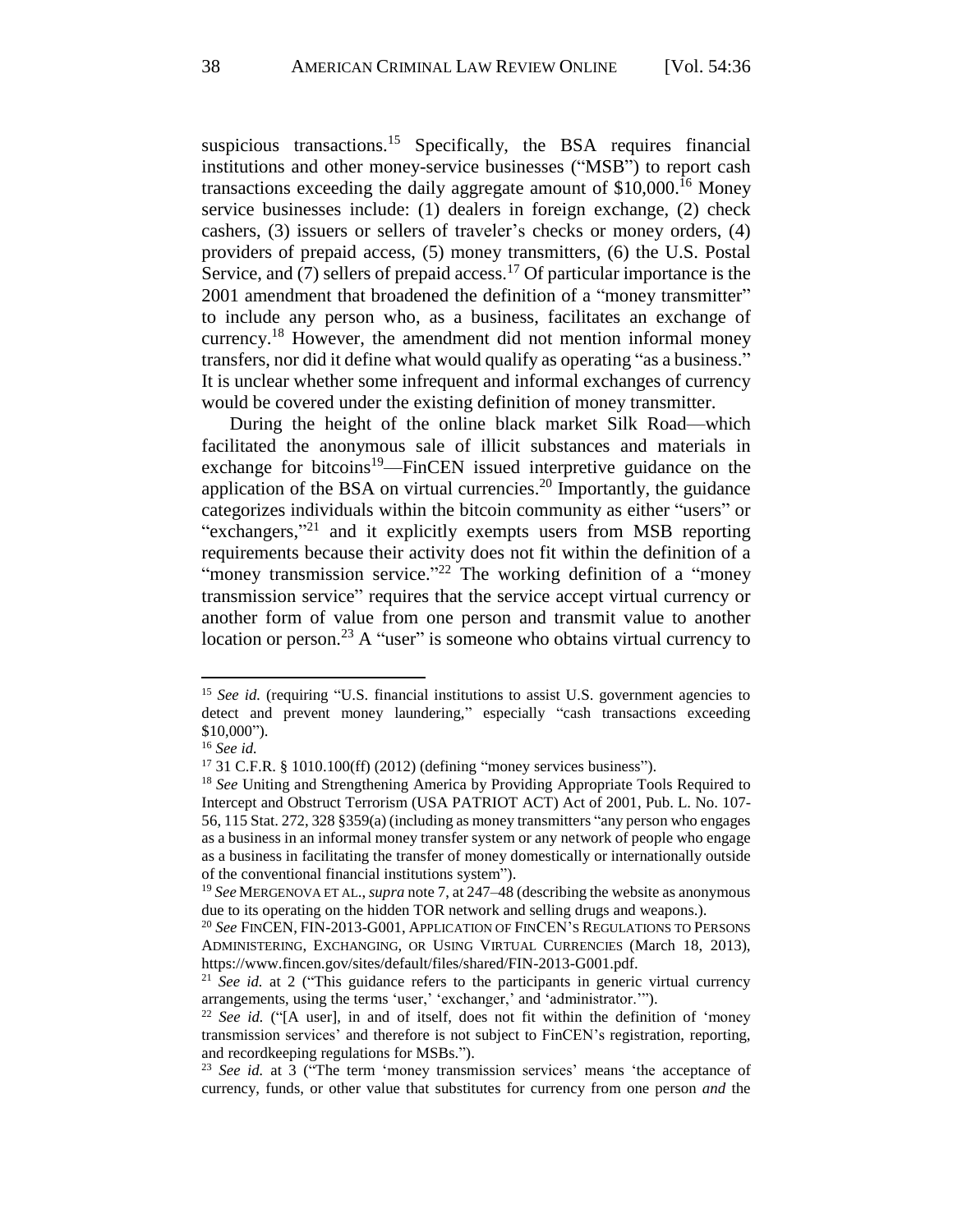purchase real or virtual goods or services, and without more cannot be a "money transmitter."<sup>24</sup> An "exchanger" is someone who as a business engages in the exchange of virtual currency for any other form of currency.<sup>25</sup> The guidance also broadly proclaims that a person who buys or sells convertible virtual currency for another currency is transmitting money to another location and is therefore a "money transmitter."<sup>26</sup>

To reiterate, a mere user, without more, is never subject to money transmitter requirements. If the user, however, engages in a scheme of facilitating the purchase of virtual currency and selling that virtual currency in exchange for another currency, the user becomes an exchanger and a transmitter.<sup>27</sup> In FinCEN's ruling, a virtual currency-trading platform proposed to use two accounts, one for U.S. dollars and another for Bitcoin, and planned to match users who wanted to exchange currency.<sup>28</sup> This traditional exchange platform would purchase from the person acting as a seller and subsequently sell to the person acting as the buyer.<sup>29</sup> Coinbase, a traditional exchange platform, operates this way and is registered as a Money Services Business with FinCEN.<sup>30</sup>

# III. BITSQUARE CIRCUMVENTION

But what if there is software that never retains the funds of the buyer or seller, instead using a peer-to-peer network to facilitate a direct exchange of currency between the parties without the need for an intermediary? Bitsquare resembles an in-person currency exchange, which is followed by a subsequent deposit into a designated account.

Recall that a person is a "user" as long as that person only *obtains* bitcoins.<sup>31</sup> Without engaging in an additional activity, a user can never be an "exchanger" or a "money transmitter."<sup>32</sup> The bitcoin miner, who creates bitcoins by verifying transactions, becomes a "money transmitter" as soon as he sells the bitcoins in exchange for real currency.<sup>33</sup> The guidance also

transmission of currency, funds, or other value that substitutes for currency to another location or person by any means.'").

<sup>24</sup> *See id.* at 2.

<sup>25</sup> *See id.* ("An *exchanger* is a person engaged as a business in the exchange of virtual currency for real currency, funds, or other virtual currency.").

<sup>26</sup> *See id.* at 3.

<sup>&</sup>lt;sup>27</sup> FINCEN, *supra* note 1, at 3 (FinCEN's ruling established that an intermediary is both an exchanger and a money transmitter.).

<sup>28</sup> *See id.* at 1.

<sup>29</sup> *See id.*

<sup>30</sup> *See Is CoinBase Regulated?*, COINBASE: SUPPORT, (Dec. 21, 2016), https://support.coinbase.com/customer/en/portal/articles/2689172-is-coinbaseregulated-.

<sup>31</sup> *See* FIN-2013-G001, *supra* note 20, at 2.

<sup>32</sup> *See id.*

<sup>33</sup> *See id.* at 3.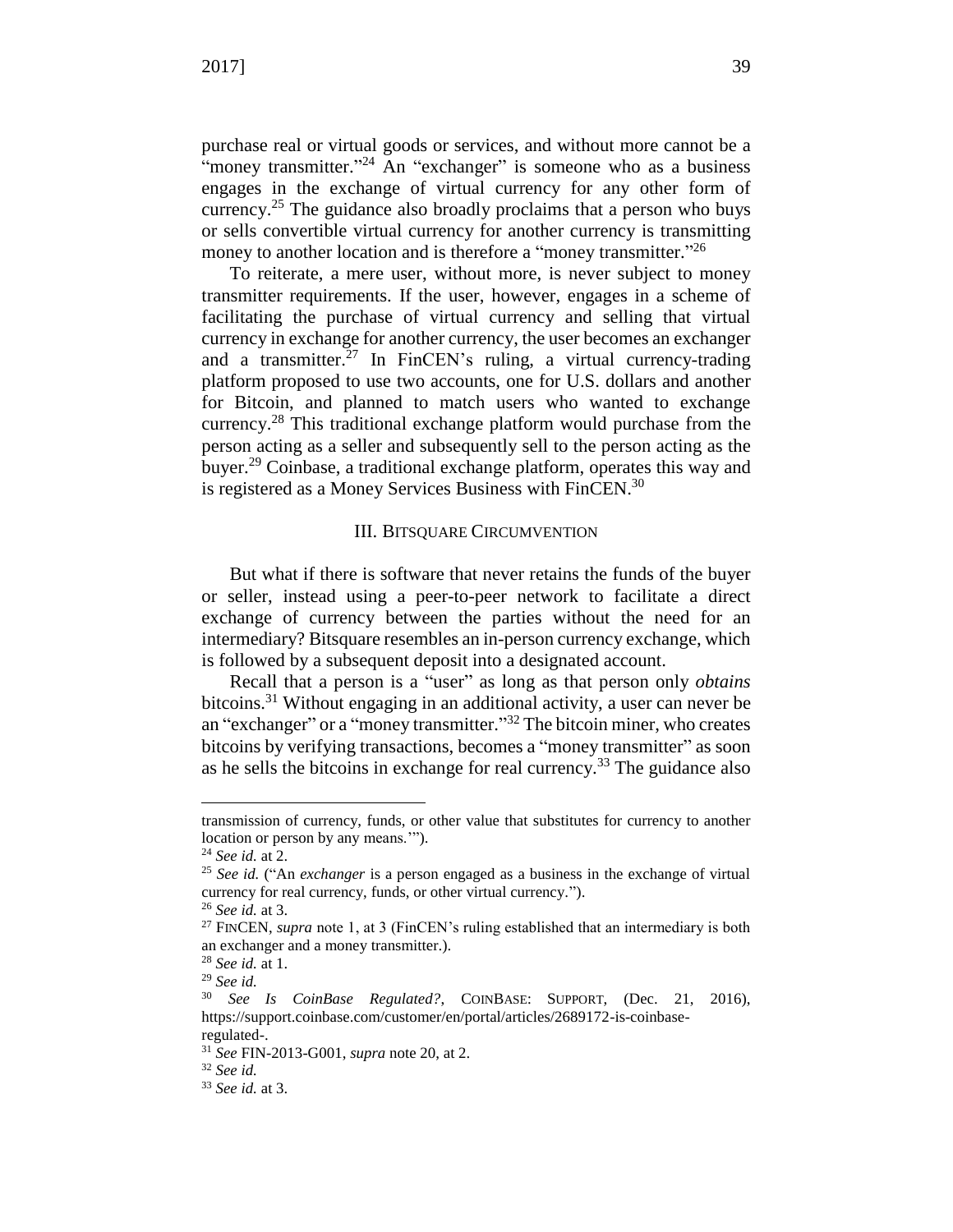extends to intermediaries, or people who accept virtual currency from one person and transmit it to another *as part of* the acceptance and transfer of value that substitutes for currency.<sup>34</sup> It follows, as the FinCEN ruling announced,  $35$  that so long as the intermediary is engaged in the scheme of acting as a broker of receiving currency from one person and exchanging it for the currency of another person, the intermediary is acting as both an exchange and a money transmitter.

Bitsquare, however, does not act as a true intermediary.<sup>36</sup> Instead, it is an open-source peer-to-peer application that allows parties to send bitcoins in exchange for real currency directly between parties.<sup>37</sup> Since Bitsquare does not act as a broker, never takes possession of the currencies being exchanged, and merely connects a buyer and seller via a direct network,<sup>38</sup> it is unlikely that it can be defined as an exchange or as a money transmitter. Bitsquare is replacing the need for users to meet in person to exchange cash by instead allowing a transfer of bitcoins into their virtual wallets by way of a direct deposit of the currency into a designated account.

#### **CONCLUSION**

Whether an individual who is only part of a single transaction on Bitsquare falls within the definition of operating an "exchange" as a business is questionable. Framing all informal exchanges of currency between individuals as a money transmission is difficult to monitor and enforce. Individuals could always create new digital wallets that mask their trail and obscure the source of the funds. Technological advances coupled with criminals' obfuscating intentions create a gap in the oversight of suspicious financial transactions. This has the potential of creating an opportunity to transact large amounts of illegally-derived currency while significantly curtailing the preventive measures already in place. The increase of users and additional updates of the software may create an exclusive outlet for facilitating money laundering, thereby perhaps making the current "money transmission" and "exchange" definitions obsolete. Although there will always be difficulties in detecting money laundering, it is imperative that the law cover new schemes swiftly

<sup>34</sup> *See* FINCEN, *supra* note 1, at 3.

<sup>35</sup> *Id.*

<sup>36</sup> *See* BITSQUARE, *supra* note 5, at 6 (prescribing that "[n]ational (or alternative crypto) currency are transferred directly from one user's payment account to the others [sic] payment account without any intermediate party").

 $\frac{37}{38}$  *Id.* at 3.

<sup>38</sup> *See Peer-to-peer*, MERRIAM-WEBSTER (2017), https://www.merriamwebster.com/dictionary/peer%E2%80%93to%E2%80%93peer (defining a peer-to-peer network as establishing a direct connection between parties, unlike a centralized network that is first connected to an intermediate server).